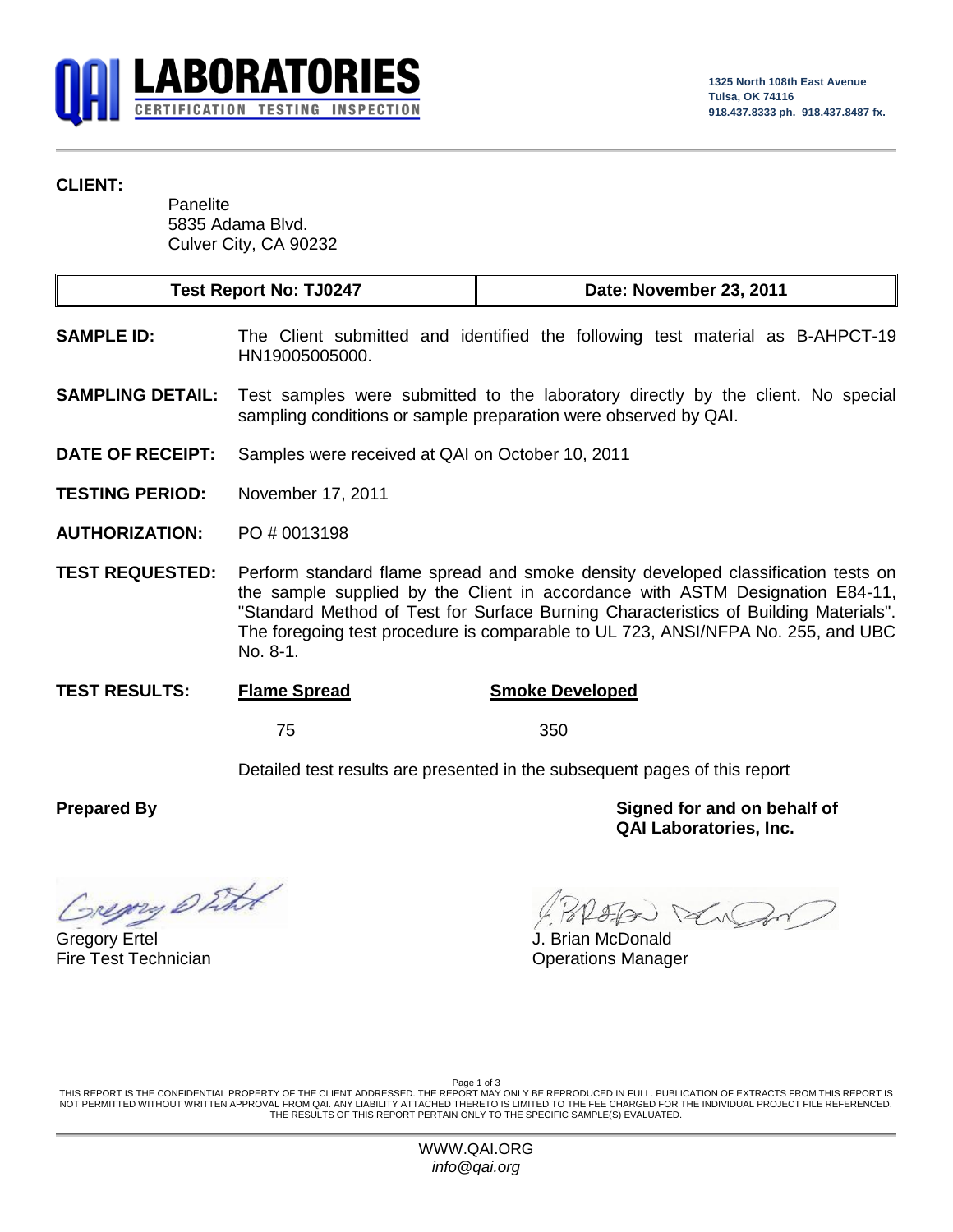

**PREPARATION AND CONDITIONING:** The sample material was submitted in sufficient quantity to form a specimen 21" wide by 24' long. The sample was supported during testing by 2" hexagonal mesh poultry netting running the length of the test chamber and 1/4" round metal rods placed at two foot intervals across the width of the test chamber.

**E 84 TEST DATA SHEET:**

**CLIENT**: Panelite **DATE:** November 17, 2011

**SAMPLE**: B-AHPCT-19 HN19005005000

**FLAME SPREAD:**

**IGNITION:** 0 minutes, 48 seconds

**FLAME FRONT: 19 feet maximum** 

**TIME TO MAXIMUM SPREAD:** 5 minutes, 00 seconds

**TEST DURATION:** 10 minutes, 00 seconds

**SUMMARY: FLAME SPREAD:** 75 **SMOKE DEVELOPED:** 350 (343)

**SUMMARY OF ASTM E84 RESULTS:** Because of the possible variations in reproducibility, the results are adjusted to the nearest figure divisible by 5. Smoke Density values over 200 are rounded to the nearest figure divisible by 50.

In order to obtain the Flame Spread Classification, the above results should be compared to the following table:

| <b>NFPA CLASS</b> | <b>IBC CLASS</b> | <b>FLAME SPREAD</b> | <b>SMOKE DEVELOPED</b>    |
|-------------------|------------------|---------------------|---------------------------|
|                   |                  | 0 through 25        | Less than or equal to 450 |
| в                 | R                | 26 through 75       | Less than or equal to 450 |
|                   |                  | 76 through 200      | Less than or equal to 450 |

## **BUILDING CODES CITED:**

1. National Fire Protection Association, ANSI/NFPA No. 101, "Life Safety Code", 2006 Edition.

2. International Building Code, 2006 Edition, Chapter 8, Interior Finishes, Section 803.

THIS REPORT IS THE CONFIDENTIAL PROPERTY OF THE CLIENT ADDRESSED. THE REPORT MAY ONLY BE REPRODUCED IN FULL. PUBLICATION OF EXTRACTS FROM THIS REPORT IS NOT PERMITTED WITHOUT WRITTEN APPROVAL FROM QAI. ANY LIABILITY ATTACHED THERETO IS LIMITED TO THE FEE CHARGED FOR THE INDIVIDUAL PROJECT FILE REFERENCED. THE RESULTS OF THIS REPORT PERTAIN ONLY TO THE SPECIFIC SAMPLE(S) EVALUATED.